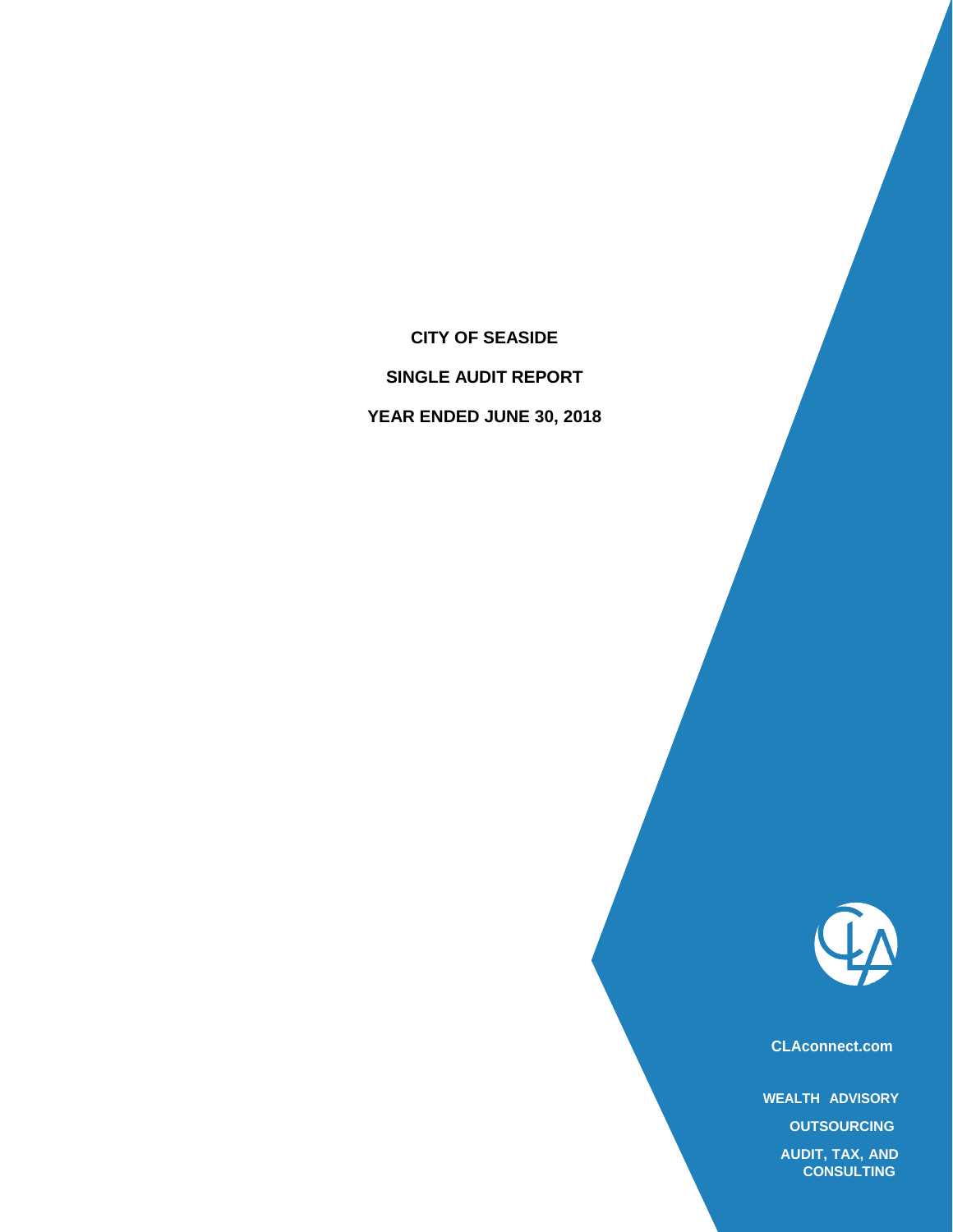# **CITY OF SEASIDE SINGLE AUDIT REPORT YEAR ENDED JUNE 30, 2018**

| <b>INDEPENDENT AUDITORS' REPORT ON INTERNAL CONTROL OVER</b><br><b>FINANCIAL REPORTING AND ON COMPLIANCE AND OTHER MATTERS</b><br><b>BASED ON AN AUDIT OF FINANCIAL STATEMENTS PERFORMED IN</b><br><b>ACCORDANCE WITH GOVERNMENT AUDITING STANDARDS</b> | 1 |
|---------------------------------------------------------------------------------------------------------------------------------------------------------------------------------------------------------------------------------------------------------|---|
| <b>INDEPENDENT AUDITORS' REPORT ON COMPLIANCE FOR EACH MAJOR</b><br>FEDERAL PROGRAM, REPORT ON INTERNAL CONTROL OVER<br><b>COMPLIANCE, AND REPORT ON THE SCHEDULE OF EXPENDITURES OF</b><br>FEDERAL AWARDS REQUIRED BY THE UNIFORM GUIDANCE             | 3 |
| <b>SCHEDULE OF EXPENDITURES OF FEDERAL AWARDS</b>                                                                                                                                                                                                       | 5 |
| NOTES TO SCHEDULE OF EXPENDITURES OF FEDERAL AWARDS                                                                                                                                                                                                     | 6 |
| <b>SCHEDULE OF FINDINGS AND QUESTIONED COSTS</b>                                                                                                                                                                                                        |   |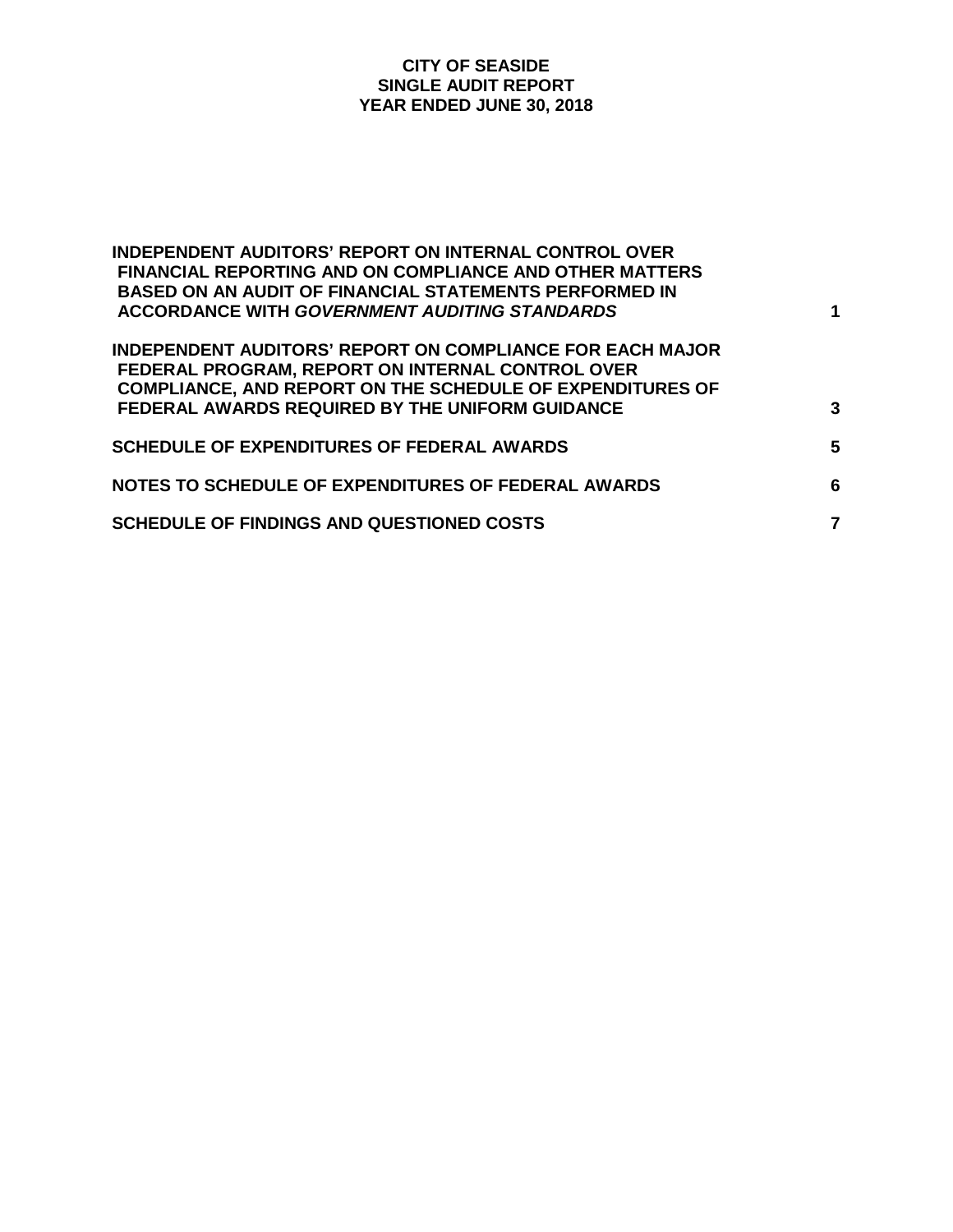

CliftonLarsonAllen LLP CLAconnect.com

### **INDEPENDENT AUDITOR'S REPORT ON INTERNAL CONTROL OVER FINANCIAL REPORTING AND ON COMPLIANCE AND OTHER MATTERS BASED ON AN AUDIT OF FINANCIAL STATEMENTS PERFORMED IN ACCORDANCE WITH** *GOVERNMENT AUDITING STANDARDS*

The Honorable City Council of the City of Seaside Seaside, California

We have audited, in accordance with the auditing standards generally accepted in the United States of America and the standards applicable to financial audits contained in *Government Auditing Standards* issued by the Comptroller General of the United States, the financial statements of the governmental activities, the businesstype activities, the discretely presented component unit, each major fund, and the aggregate remaining fund information of the City of Seaside (City), as of and for the year ended June 30, 2018, and the related notes to the financial statements, which collectively comprise the City's basic financial statements, and have issued our report thereon dated March 22, 2019.

## **Internal Control Over Financial Reporting**

In planning and performing our audit of the financial statements, we considered the City's internal control over financial reporting (internal control) to determine the audit procedures that are appropriate in the circumstances for the purpose of expressing our opinions on the financial statements, but not for the purpose of expressing an opinion on the effectiveness of the City's internal control. Accordingly, we do not express an opinion on the effectiveness of the City's internal control.

A *deficiency in internal* control exists when the design or operation of a control does not allow management or employees, in the normal course of performing their assigned functions, to prevent, or detect and correct, misstatements on a timely basis. A *material weakness* is a deficiency, or a combination of deficiencies, in internal control, such that there is a reasonable possibility that a material misstatement of the entity's financial statements will not be prevented, or detected and corrected on a timely basis. A *significant deficiency* is a deficiency, or a combination of deficiencies, in internal control that is less severe than a material weakness, yet important enough to merit attention by those charged with governance.

Our consideration of internal control was for the limited purpose described in the first paragraph of this section and was not designed to identify all deficiencies in internal control that might be material weaknesses or significant deficiencies and therefore, material weaknesses or significant deficiencies may exist that have not been identified. We did identify a certain deficiency in internal control, described in the accompanying schedule of findings and questioned costs as item 2018-001 that we consider to be a material weakness.

#### **Compliance and Other Matters**

As part of obtaining reasonable assurance about whether the City's financial statements are free from material misstatement, we performed tests of its compliance with certain provisions of laws, regulations, contracts, and grant agreements, noncompliance with which could have a direct and material effect on the determination of financial statement amounts. However, providing an opinion on compliance with those provisions was not an objective of our audit and, accordingly, we do not express such an opinion. The results of our tests disclosed no instances of noncompliance or other matters that are required to be reported under *Government Auditing Standards*.

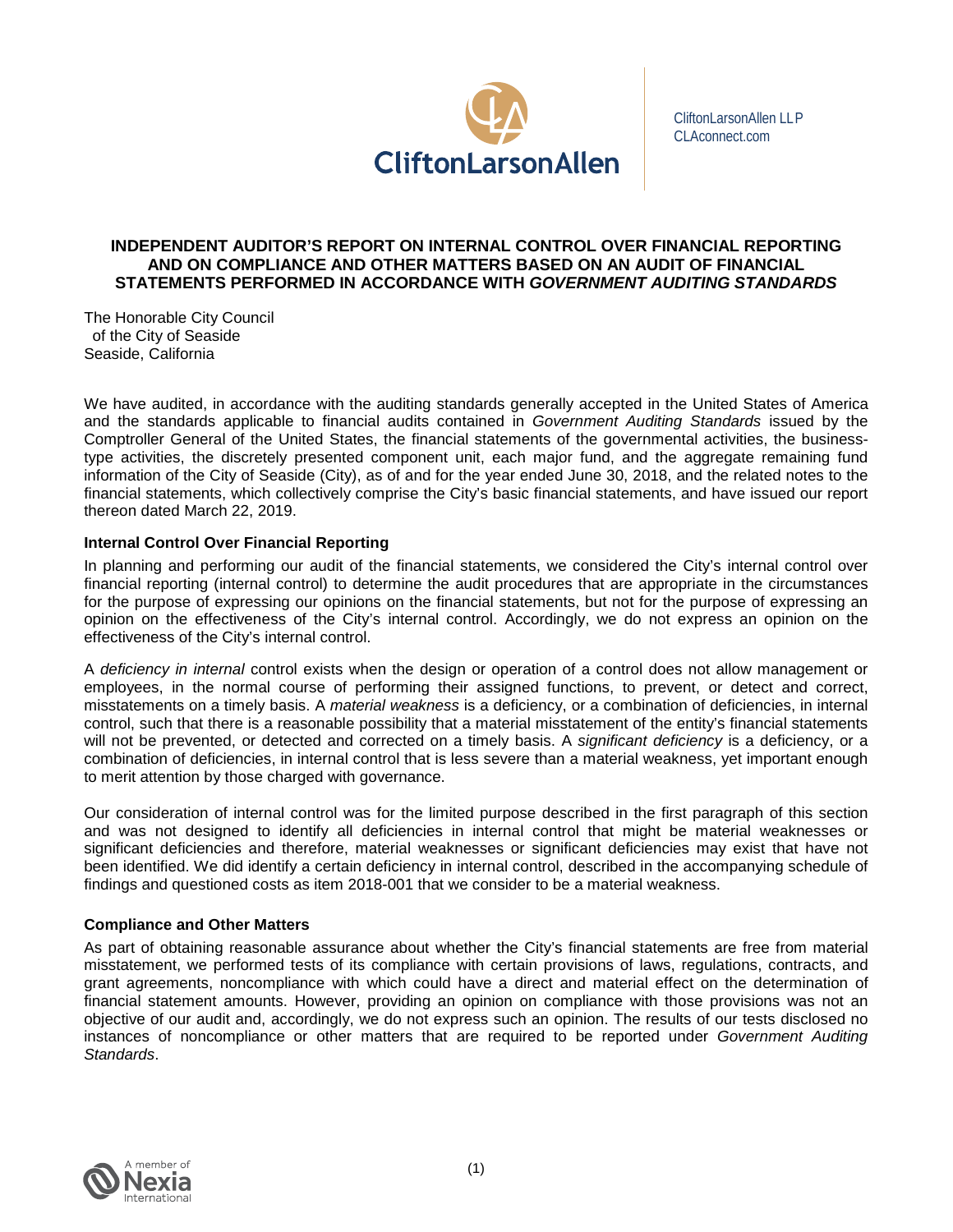#### **City's Response to Findings**

The City's response to the finding identified in our audit is described in the accompanying schedule of findings and questioned costs. The City's response was not subjected to the auditing procedures applied in the audit of the financial statements and, accordingly, we express no opinion on it.

#### **Purpose of this Report**

The purpose of this report is solely to describe the scope of our testing of internal control and compliance and the results of that testing, and not to provide an opinion on the effectiveness of the entity's internal control or on compliance. This report is an integral part of an audit performed in accordance with *Government Auditing Standards* in considering the entity's internal control and compliance. Accordingly, this communication is not suitable for any other purpose.

Clifton Larson Allen LLP

**CliftonLarsonAllen LLP**

Roseville, California March 22, 2019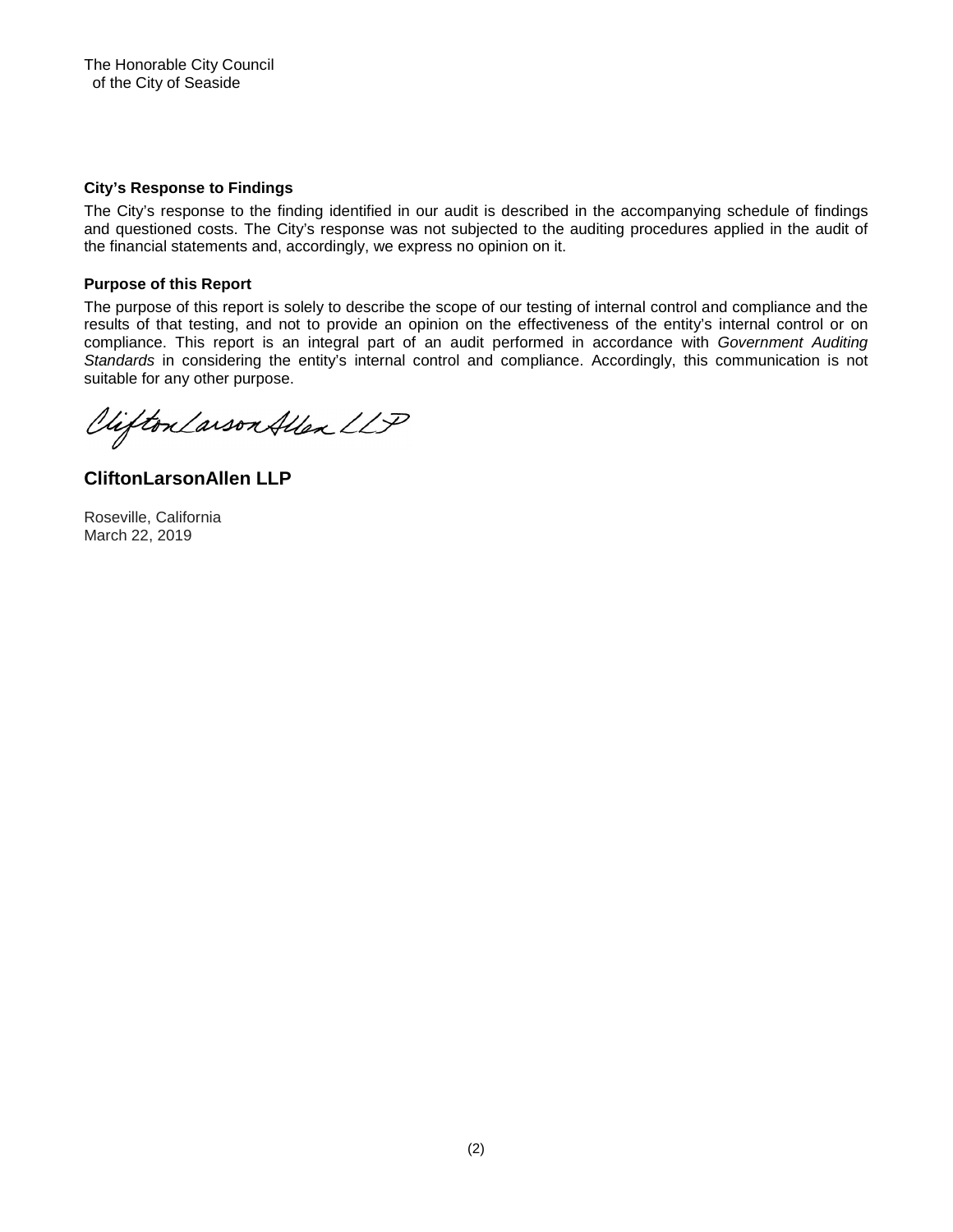

### **INDEPENDENT AUDITOR'S REPORT ON COMPLIANCE FOR EACHMAJOR FEDERAL PROGRAM, REPORT ON INTERNAL CONTROL OVERCOMPLIANCE, AND REPORT ON THE SCHEDULE OF EXPENDITURES OF FEDERAL AWARDS REQUIRED BY THE UNIFORM GUIDANCE**

The Honorable City Council of the City of Seaside Seaside, California

#### **Report on Compliance for Each Major Federal Program**

We have audited the City of Seaside's (City) compliance with the types of compliance requirements described in the *U.S. Office of Management and Budget* (*OMB) Compliance Supplement* that could have a direct and material effect on each of the City's major federal programs for the year ended June 30, 2018. The City's major federal programs are identified in the summary of auditor's results section of the accompanying schedule of findings and questioned costs.

#### *Management's Responsibility*

Management is responsible for compliance with federal statutes, regulations, contracts, and the terms and conditions of its federal awards applicable to its federal programs.

#### *Auditor's Responsibility*

Our responsibility is to express an opinion on compliance for each of the City's major federal programs based on our audit of the types of compliance requirements referred to above. We conducted our audit of compliance in accordance with auditing standards generally accepted in the United States of America; the standards applicable to financial audits contained in *Government Auditing Standards*, issued by the Comptroller General of the United States; and the audit requirements of Title 2 U.S. *Code of Federal Regulations* (CFR) Part 200, *Uniform Administrative Requirements, Cost Principles, and Audit Requirements for Federal Awards* (Uniform Guidance)*.* Those standards and the Uniform Guidance require that we plan and perform the audit to obtain reasonable assurance about whether noncompliance with the types of compliance requirements referred to above that could have a direct and material effect on a major federal program occurred. An audit includes examining, on a test basis, evidence about the City's compliance with those requirements and performing such other procedures as we considered necessary in the circumstances.

We believe that our audit provides a reasonable basis for our opinion on compliance for each major federal program. However, our audit does not provide a legal determination of the City's compliance.

#### *Opinion on Each Major Federal Program*

In our opinion, the City complied, in all material respects, with the types of compliance requirements referred to above that could have a direct and material effect on each of its major federal programs for the year ended June 30, 2018.

#### **Report on Internal Control Over Compliance**

Management of the City is responsible for establishing and maintaining effective internal control over compliance with the types of compliance requirements referred to above. In planning and performing our audit of compliance, we considered the City's internal control over compliance with the types of requirements that could have a direct and material effect on each major federal program to determine the auditing procedures that are appropriate in

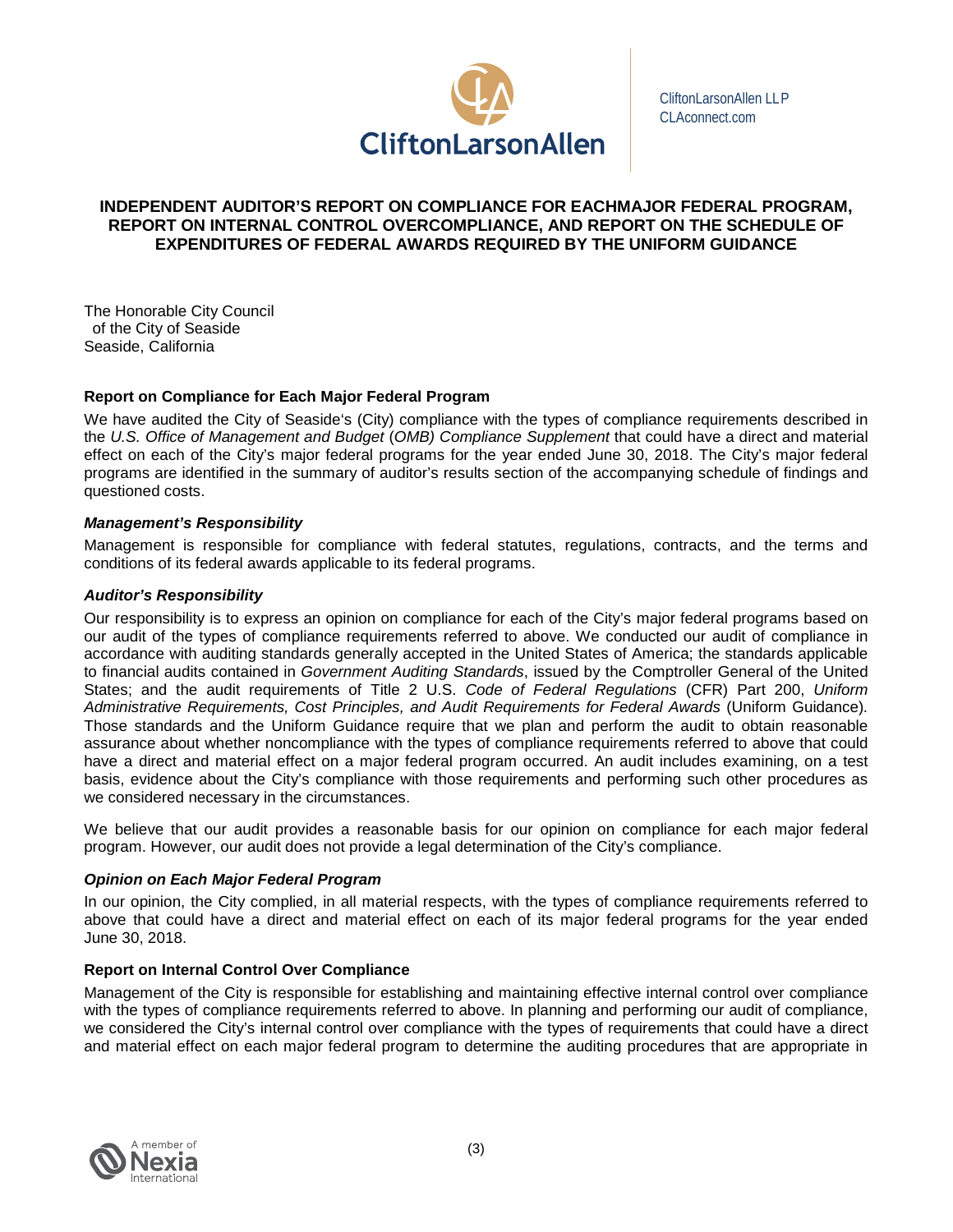the circumstances for the purpose of expressing an opinion on compliance for each major federal program and to test and report on internal control over compliance in accordance with the Uniform Guidance, but not for the purpose of expressing an opinion on the effectiveness of internal control over compliance. Accordingly, we do not express an opinion on the effectiveness of the City's internal control over compliance.

A *deficiency in internal control over compliance* exists when the design or operation of a control over compliance does not allow management or employees, in the normal course of performing their assigned functions, to prevent, or detect and correct, noncompliance with a type of compliance requirement of a federal program on a timely basis. A *material weakness in internal control over compliance* is a deficiency, or combination of deficiencies, in internal control over compliance, such that there is a reasonable possibility that material noncompliance with a type of compliance requirement of a federal program will not be prevented, or detected and corrected, on a timely basis. A *significant deficiency in internal control over compliance* is a deficiency, or a combination of deficiencies, in internal control over compliance with a type of compliance requirement of a federal program that is less severe than a material weakness in internal control over compliance, yet important enough to merit attention by those charged with governance.

Our consideration of internal control over compliance was for the limited purpose described in the first paragraph of this section and was not designed to identify all deficiencies in internal control over compliance that might be material weaknesses or significant deficiencies. We did not identify any deficiencies in internal control over compliance that we consider to be material weaknesses. However, material weaknesses may exist that have not been identified.

The purpose of this report on internal control over compliance is solely to describe the scope of our testing of internal control over compliance and the results of that testing based on the requirements of the Uniform Guidance. Accordingly, this report is not suitable for any other purpose.

#### **Report on Schedule of Expenditures of Federal Awards Required by the Uniform Guidance**

We have audited the financial statements of the governmental activities, the business-type activities, the discretely presented component unit, each major fund, and the aggregate remaining fund information of the City, as of and for the year ended June 30, 2018, and have issued our report thereon dated , which contained unmodified opinions on those financial statements. Our audit was conducted for the purpose of forming opinions on the financial statements that collectively comprise the basic financial statements. The accompanying schedule of expenditures of federal awards is presented for purposes of additional analysis as required by the Uniform Guidance and is not a required part of the financial statements. Such information is the responsibility of management and was derived from and relates directly to the underlying accounting and other records used to prepare the basic financial statements. The information has been subjected to the auditing procedures applied in the audit of the financial statements and certain additional procedures, including comparing and reconciling such information directly to the underlying accounting and other records used to prepare the basic financial statements or to the basic financial statements themselves, and other additional procedures in accordance with auditing standards generally accepted in the United States of America. In our opinion, the schedule of expenditures of federal awards is fairly stated in all material respects in relation to the basic financial statements as a whole.

Clifton Larson Allen LLP

**CliftonLarsonAllen LLP**

Roseville, California March 22, 2019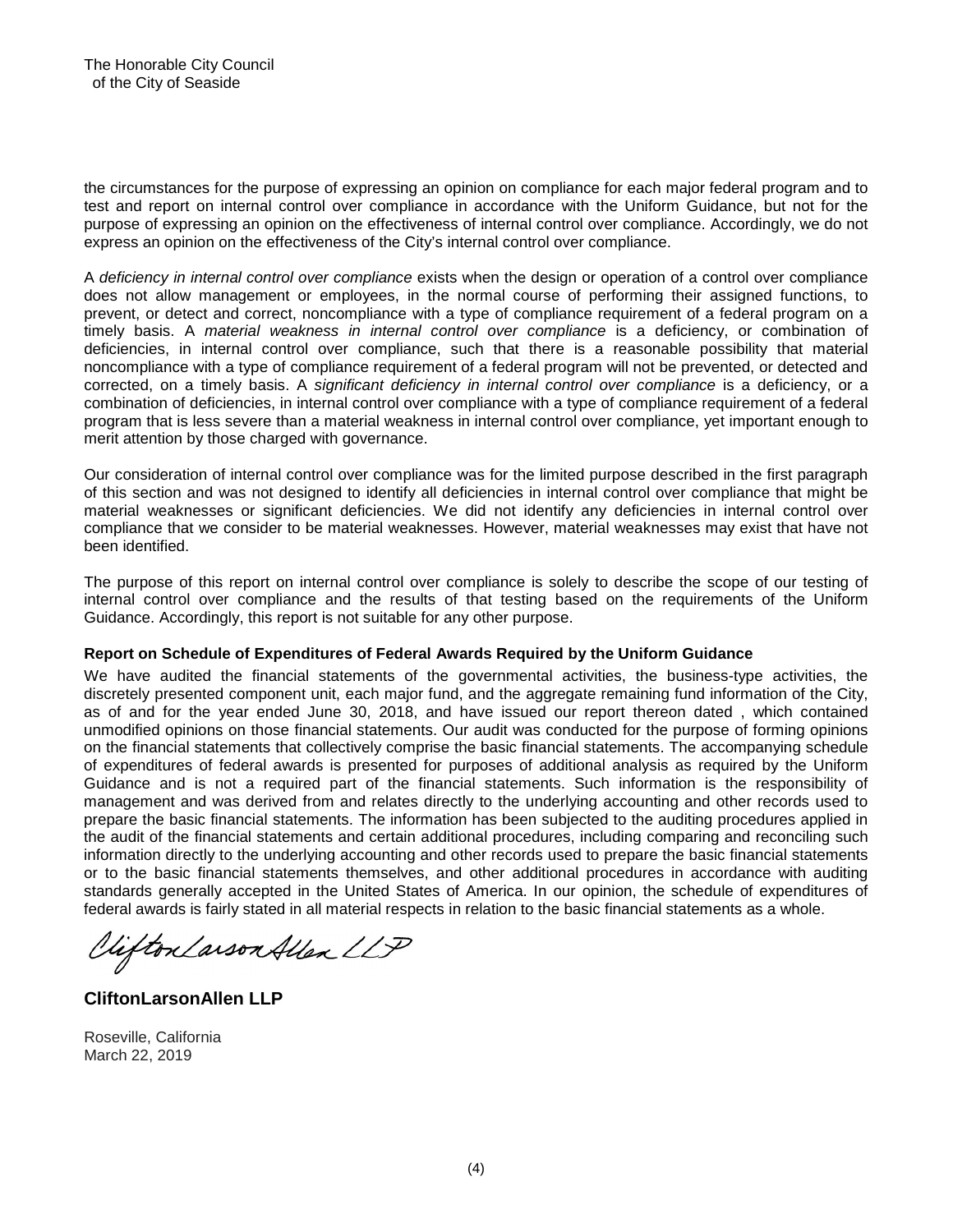# **CITY OF SEASIDE SCHEDULE OF EXPENDITURES OF FEDERAL AWARDS YEAR ENDED JUNE 30, 2018**

|                                                              | Federal<br><b>CFDA</b> | Pass-Through<br><b>Entity Identifying</b> | Federal<br>Expenditures |           | Expenditures<br>to<br>Subrecipients |
|--------------------------------------------------------------|------------------------|-------------------------------------------|-------------------------|-----------|-------------------------------------|
| Federal Grantor/Pass-through Grantor/Program Title           | Number                 | Number                                    |                         |           |                                     |
| U.S. Department of Housing and Urban Development             |                        |                                           |                         |           |                                     |
| Direct Programs:                                             |                        |                                           |                         |           |                                     |
| <b>Community Development Block Grants/Entitlement Grants</b> | 14.218                 |                                           | \$                      | 584,860   | \$                                  |
| Total U.S. Department of Housing and Urban Development       |                        |                                           |                         | 584,860   |                                     |
| <b>U.S. Department of Justice</b>                            |                        |                                           |                         |           |                                     |
| Direct Programs:                                             |                        |                                           |                         |           |                                     |
| <b>Bulletproof Vest Partnership Program</b>                  | 16.607                 |                                           |                         | 11,047    |                                     |
| Total U.S. Department of Justice                             |                        |                                           |                         | 11,047    |                                     |
| <b>U.S. Department of Transportation</b>                     |                        |                                           |                         |           |                                     |
| Passed through the State Department of Transportation:       |                        |                                           |                         |           |                                     |
| Highway Planning and Construction                            | 20.205                 | ATPL-5316 (007)                           |                         | 3,173,493 |                                     |
| Subtotal - Highway Planning and Construction Cluster         |                        |                                           |                         | 3,173,493 |                                     |
| Total U.S. Department of Transportation                      |                        |                                           |                         | 3,173,493 |                                     |
| <b>U.S. Department of Homeland Security</b>                  |                        |                                           |                         |           |                                     |
| Direct Programs:                                             |                        |                                           |                         |           |                                     |
| Assistance to Firefighters Grant                             | 97.044                 |                                           |                         | 844,595   |                                     |
| Homeland Security Grant Program                              | 97.067                 |                                           |                         | 3,000     |                                     |
| Staffing for Adequate Fire and Emergency Response Grants     | 97.083                 |                                           |                         | 392,699   |                                     |
| Total U.S. Department of Homeland Security                   |                        |                                           |                         | 1,240,294 |                                     |
| <b>Total Expenditures of Federal Awards</b>                  |                        |                                           |                         | 5,009,694 | \$                                  |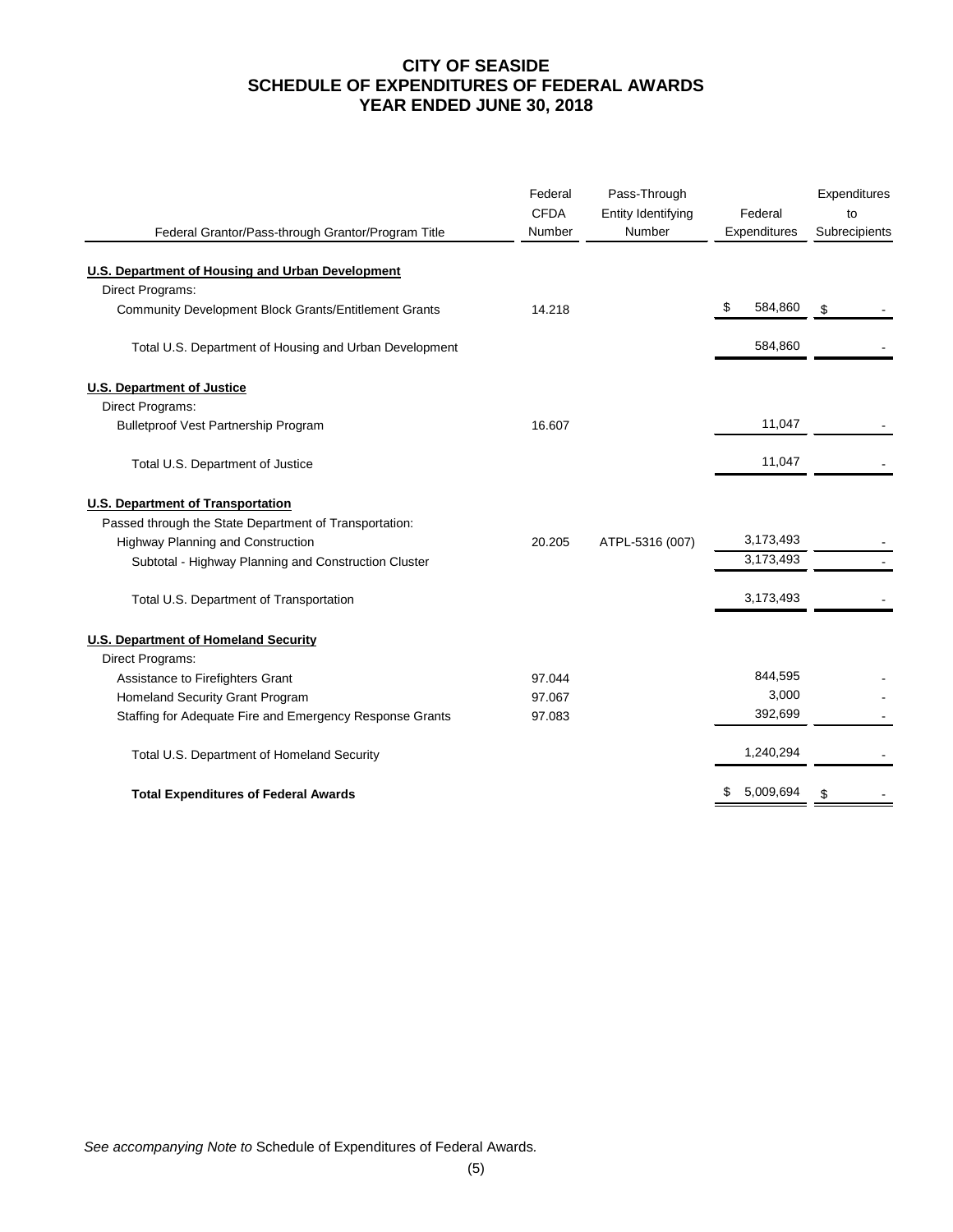## **CITY OF SEASIDE NOTES TO SCHEDULE OF EXPENDITURES OF FEDERAL AWARDS YEAR ENDED JUNE 30, 2018**

## **NOTE 1 BASIS OF PRESENTATION**

The accompanying schedule of expenditures of federal awards presents the activity of all federal awards programs of the City of Seaside for the year ended June 30, 2018. The information in this schedule is presented in accordance with the requirements of Title 2 U.S. Code of Federal Regulations (CFR) Part 200, Uniform Administrative Requirements, Cost Principles, and Audit Requirements for Federal Awards (Uniform Guidance).

## **NOTE 2 SUMMARY OF SIGNIFICANT ACCOUNTING POLICIES**

Expenditures reported on the schedule are reported on the modified accrual basis of accounting. Such expenditures are recognized following the cost principles contained in the Uniform Guidance, wherein certain types of expenditures are not allowable or are limited as to reimbursement. Therefore, some amounts presented in the schedule may differ from amounts presented in, or used in the preparation of, the financial statements.

## **NOTE 3 CATALOG OF FEDERAL DOMESTIC (CFDA) NUMBERS**

The program titles and CFDA numbers were obtained from the federal or pass-through grantor or the 2018 *Catalog of Federal Domestic Assistance*. When no CFDA number had been assigned to a program, the two-digit federal agency identifier and the federal contract number were used. When there was no federal contract number, the two-digit federal agency identifier and the word "unknown" were used.

## **NOTE 4 INDIRECT COST RATE**

The City did not elect to use the 10 percent de minimis indirect cost rate as covered in 2 CFR §200.414. Uniform Guidance §200.510(6) requires the County to disclose whether or not it elected to use the 10 percent de minimis cost rate that §200.414(f) allows for nonfederal entities that have never received a negotiated indirect cost rate.

## **NOTE 5 PASS-THROUGH ENTITIES' IDENTIFYING NUMBER**

When federal awards were received from a pass-through entity, the schedule of expenditures of federal awards shows, if available, the identifying number assigned by the pass-through entity. When no identifying number is shown, the City determined that no identifying number is assigned for the program or the City was unable to obtain an identifying number from the pass-through entity.

## **NOTE 6 LOANS RECEIVABLE**

The City offers property rehabilitation and first time home buyer loans to eligible individuals as part of its Community Development Block Grant (CDBG) program. The loans do not have continuing compliance requirements and therefore the outstanding balances are not reflected on the Schedule of Expenditures of Federal Awards. No new loans were issued during the fiscal year ended June 30, 2018.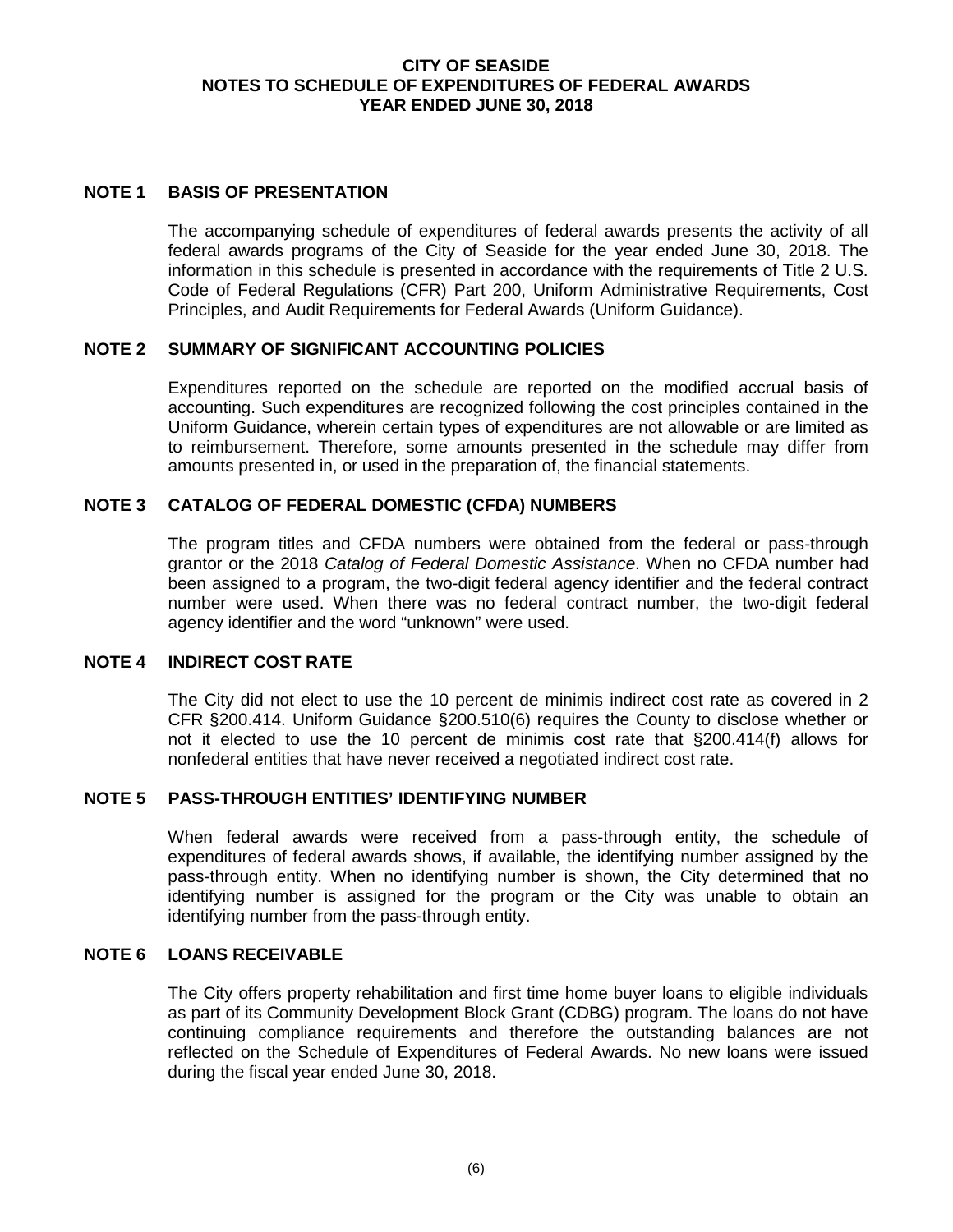# **CITY OF SEASIDE SCHEDULE OF FINDINGS AND QUESTIONED COSTS YEAR ENDED JUNE 30, 2018**

# *Section I – Summary of Auditors' Results*

# *Financial Statements*

|    | 1. Type of auditors' report issued:                                                                         | Unmodified                         |                                                                              |                                                                                                                                                                                                                                                                                                  |                       |  |  |
|----|-------------------------------------------------------------------------------------------------------------|------------------------------------|------------------------------------------------------------------------------|--------------------------------------------------------------------------------------------------------------------------------------------------------------------------------------------------------------------------------------------------------------------------------------------------|-----------------------|--|--|
| 2. | Internal control over financial reporting:                                                                  |                                    |                                                                              |                                                                                                                                                                                                                                                                                                  |                       |  |  |
|    | Material weakness(es) identified?<br>$\bullet$                                                              | $\frac{x}{1}$ yes                  |                                                                              |                                                                                                                                                                                                                                                                                                  | no                    |  |  |
|    | Significant deficiency(ies) identified?<br>$\bullet$                                                        |                                    | _ yes                                                                        |                                                                                                                                                                                                                                                                                                  | x _____ none reported |  |  |
|    | 3. Noncompliance material to financial<br>statements noted?                                                 | ________________ yes               |                                                                              | $\frac{\mathsf{x}}{\mathsf{y}}$ no                                                                                                                                                                                                                                                               |                       |  |  |
|    | <b>Federal Awards</b>                                                                                       |                                    |                                                                              |                                                                                                                                                                                                                                                                                                  |                       |  |  |
|    | 1. Internal control over major federal programs:                                                            |                                    |                                                                              |                                                                                                                                                                                                                                                                                                  |                       |  |  |
|    | Material weakness(es) identified?<br>$\bullet$                                                              |                                    | yes                                                                          | $\frac{\mathsf{x}}{\mathsf{y}}$ no                                                                                                                                                                                                                                                               |                       |  |  |
|    | Significant deficiency(ies) identified?<br>$\bullet$                                                        |                                    | yes                                                                          |                                                                                                                                                                                                                                                                                                  | x none reported       |  |  |
|    | 2. Type of auditors' report issued on<br>compliance for major federal programs:                             | Unmodified                         |                                                                              |                                                                                                                                                                                                                                                                                                  |                       |  |  |
|    | 3. Any audit findings disclosed that are required<br>to be reported in accordance with<br>2 CFR 200.516(a)? |                                    | yes                                                                          | x no                                                                                                                                                                                                                                                                                             |                       |  |  |
|    | <b>Identification of Major Federal Programs</b>                                                             |                                    |                                                                              |                                                                                                                                                                                                                                                                                                  |                       |  |  |
|    | <b>CFDA Number(s)</b>                                                                                       | Name of Federal Program or Cluster |                                                                              |                                                                                                                                                                                                                                                                                                  |                       |  |  |
|    | 20.205<br>97.044                                                                                            |                                    | <b>Highway Planning and Construction</b><br>Assistance to Firefighters Grant |                                                                                                                                                                                                                                                                                                  |                       |  |  |
|    | Dollar threshold used to distinguish between<br>Type A and Type B programs:                                 | \$<br>750,000                      |                                                                              |                                                                                                                                                                                                                                                                                                  |                       |  |  |
|    | Auditee qualified as low-risk auditee?                                                                      |                                    | yes                                                                          | $\mathsf{X}$ and $\mathsf{X}$ and $\mathsf{X}$ are $\mathsf{X}$ and $\mathsf{X}$ are $\mathsf{X}$ and $\mathsf{X}$ are $\mathsf{X}$ and $\mathsf{X}$ are $\mathsf{X}$ and $\mathsf{X}$ are $\mathsf{X}$ and $\mathsf{X}$ are $\mathsf{X}$ and $\mathsf{X}$ are $\mathsf{X}$ and $\mathsf{X}$ are | no                    |  |  |